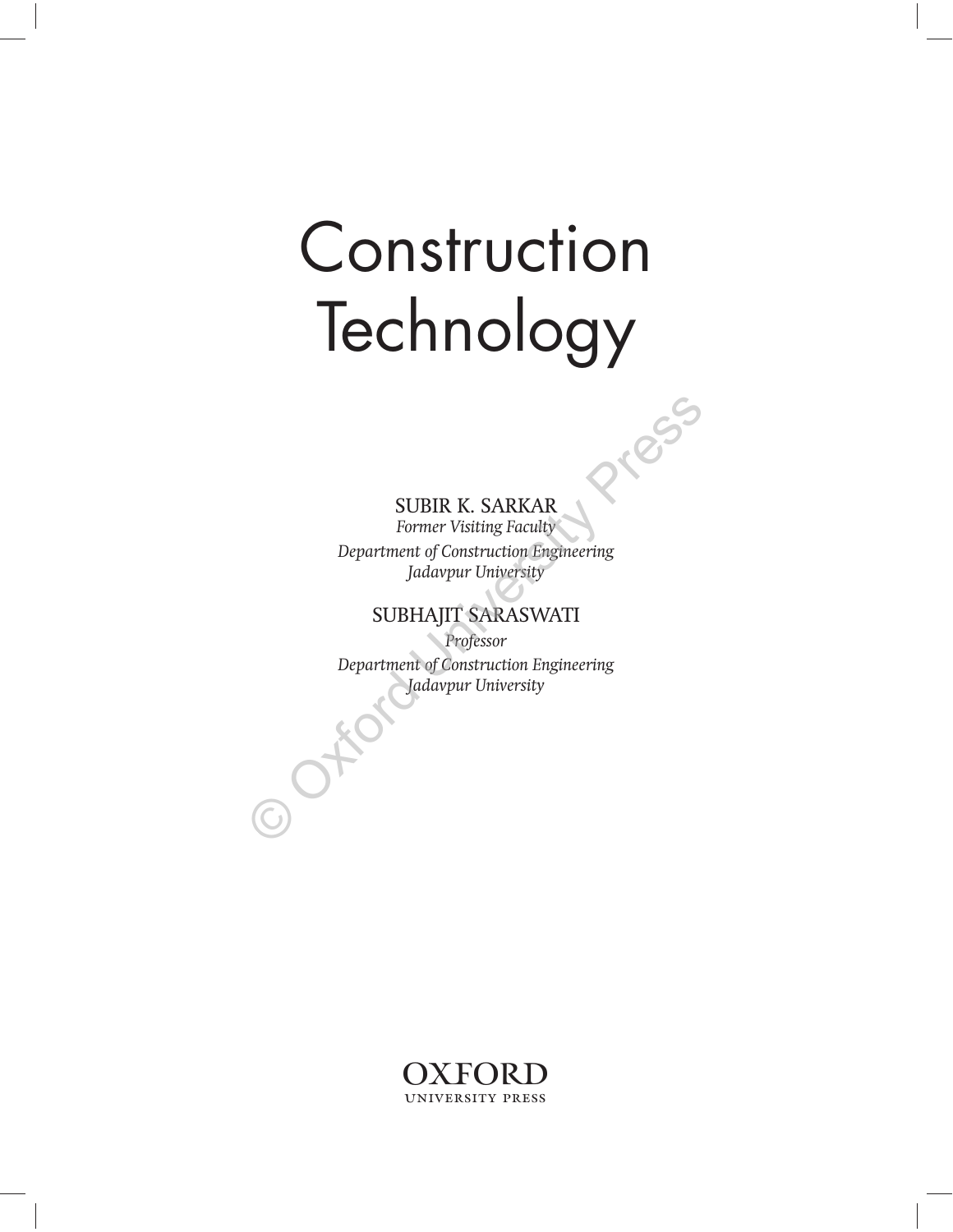## **Contents**

| Preface |                                                   |                                                   | $\mathcal V$ |  |
|---------|---------------------------------------------------|---------------------------------------------------|--------------|--|
| 1.      | <b>Fundamentals of Construction Technology</b>    |                                                   |              |  |
|         | Introduction<br>- 1                               |                                                   |              |  |
|         | 1.1                                               | Definitions and Discussion<br>$\overline{I}$      |              |  |
|         | 1.2                                               | <b>Construction Activities</b><br>2               |              |  |
|         | 1.3                                               | <b>Construction Processes</b><br>-3               |              |  |
|         | 1.4                                               | <b>Construction Workers</b><br>$\overline{4}$     |              |  |
|         | 1.5                                               | <b>Construction Estimating</b><br>$5\overline{)}$ |              |  |
|         | <b>Construction Schedule</b><br>$\sqrt{2}$<br>1.6 |                                                   |              |  |
|         | 1.7<br>Productivity and Mechanized Construction 9 |                                                   |              |  |
|         | Construction Documents 9<br>1.8                   |                                                   |              |  |
|         | 1.9<br><b>Construction Records</b><br>$\neg$ 10   |                                                   |              |  |
|         | 1.10                                              | Quality 11                                        |              |  |
|         | 1.11                                              | Safety 12                                         |              |  |
|         | 1.12                                              | <b>Codes and Regulations</b><br>13                |              |  |
|         | Summary 13                                        |                                                   |              |  |
|         |                                                   | Review Questions 14                               |              |  |
| 2.      | <b>Preparatory Work and Implementation</b>        |                                                   |              |  |
|         | Introduction 15                                   |                                                   |              |  |
|         | 2.1                                               | Site Layout<br>15                                 |              |  |
|         | 2.2                                               | <b>Infrastructure Development</b><br>18           |              |  |
|         | 2.3                                               | Construction Methods 26                           |              |  |
|         | 2.4                                               | Construction Materials 27                         |              |  |
|         | 2.5                                               | Deployment of Construction Equipment 29           |              |  |
|         | 2.6                                               | Prefabrication in Construction 30                 |              |  |
|         | 2.7                                               | Falsework and Temporary Works 30                  |              |  |
|         | Summary 32                                        |                                                   |              |  |
|         | Review Questions 32                               |                                                   |              |  |
| 3.      | <b>Transportation and Handling</b>                |                                                   |              |  |
|         | Introduction 34                                   |                                                   |              |  |

- Basic Principles 34  $3.1$
- Road Transportation 36  $3.2$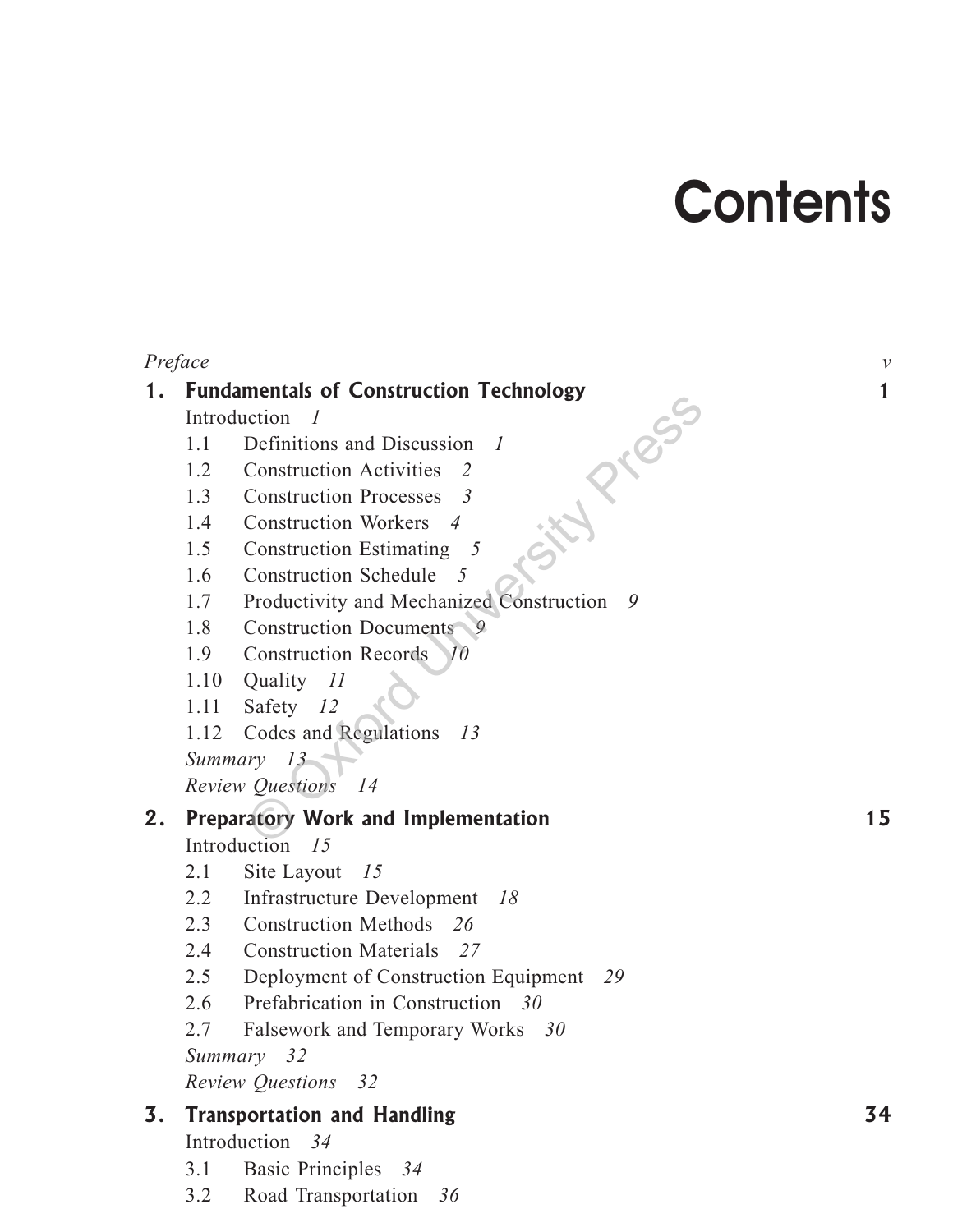- $3.3$ Railway Transportation 37
- $3.4$ Waterway Transportation 38
- $3.5$ Airways Transportation 39
- $3.6$ Hauling and Handling by Construction Equipment 39
- $3.7$ Loading and Unloading Operations 41
- 3.8 Storage and Preservation 41

Summary 43

Review Questions 43

#### $4.$ **Earthwork**

Introduction 44

- $4.1$ Classification of Soils 44
- 4.2 Project Site Development 50
- 4.3 Setting Out 51
- 4.4 Mechanized Excavation 53
- $4.5$ Groundwater Control 56
- inergists eggs Trenchless (No-dig) Technology  $81$ 4.6
- 4.7 Grading  $85$
- 4.8 Dredging  $86$

Summary 101

Review Questions 101

## 5. Excavation by Blasting

Introduction 103

- Rock Excavation 103  $5.1$
- Basic Mechanics of Breakage 104 5.2
- 5.3 Blasting Theory 105
- 5.4 Drillability of Rocks 109
- 5.5 Kinds of Drilling 111
- 5.6 Selection of the Drilling Method and Equipment 117
- 5.7 Explosives 118
- Blasting Patterns and Firing Sequence 128 5.8
- 5.9 Smooth Blasting 130
- 5.10 Environmental Effect of Blasting 135

Summary 137

**Review Questions** 137

## 6. Piling

Introduction 139

- 6.1 Basic Concept 139
- 6.2 Classification of Piles 140
- 6.3 Pile Driving Methods 157
- 6.4 Load Tests and Quality Control 167

Summary 170

Review Questions 171

44

103

139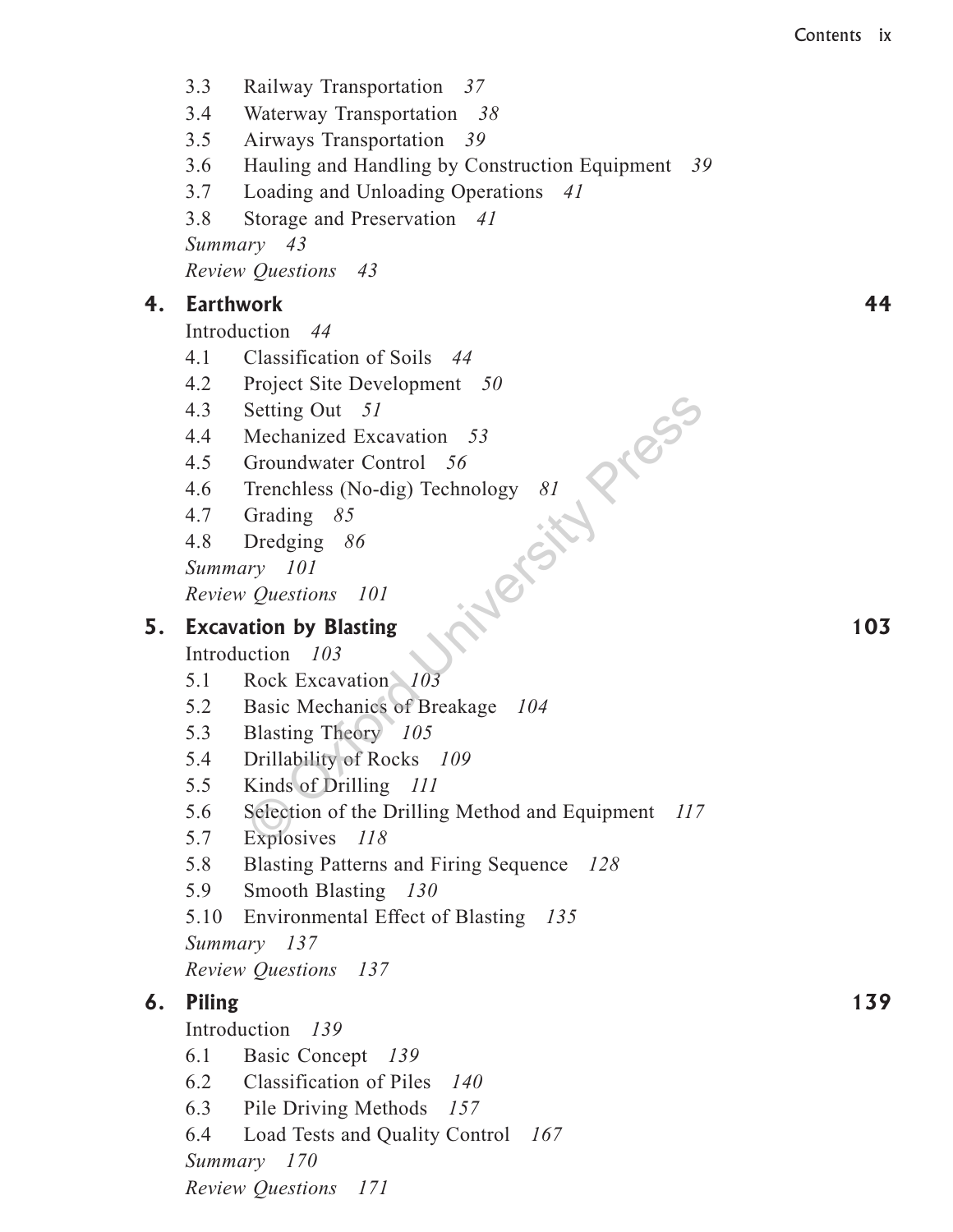## 7. Concrete and Concreting

Introduction 172

- $7.1$ Definition of Concrete 172
- $7.2$ Important Properties of Concrete 173
- $7.3$ Composition and Fineness of Cement 194
- 7.4 Quality of Fine and Coarse Aggregates 197
- $7.5$ Quality of Water 199
- 7.6 Use of Admixtures 200
- $7.7$ Formwork Including Enabling Work 206
- 7.8 Reinforcing Steel 214
- 7.9 Shotcrete 217
- 7.10 Lightweight and Heavyweight Concrete 219 Press
- 7.11 Ready-mixed Concrete 226
- 7.12 High Performance Concrete 227
- 7.13 Self-compacting Concrete 229
- 7.14 Extreme Weather Concreting 232
- 7.15 Fibre-reinforced Concrete 237
- 7.16 Prestressed Concrete 239
- 7.17 Underwater Concreting 241
- 7.18 Polymers in Concrete 243
- 7.19 Stripping of Forms 247
- 7.20 Curing of Concrete 248
- 7.21 Inspection and Acceptance of Finished Concrete 249
- 7.22 Mechanization of Concreting 250
- 7.23 Laboratory Testing Facilities at a Site 250
- 7.24 Non-destructive Testing of Hardened Concrete 253 Summary 257

**Review Questions** 258

#### **Fabrication and Erection Work** 8.

Introduction 260

- 8.1 Fabrication of Structural Steel at Shops and Sites 261
- 8.2 Welding Technology 263
- 8.3 Qualification of Welders 284
- 8.4 Supervision of Welding Work and Approval 287
- 8.5 Handling and Transportation of Units to be Erected 289
- 8.6 Erection of Fabricated Steel Structures 290
- 8.7 Erection of Precast Reinforced Concrete Structures 293
- 8.8 Erection of Bridges 296
- 8.9 Grouting of Joints of Precast Reinforced Concrete Structures 302
- 8.10 Anti-corrosive Painting 302

Summary 306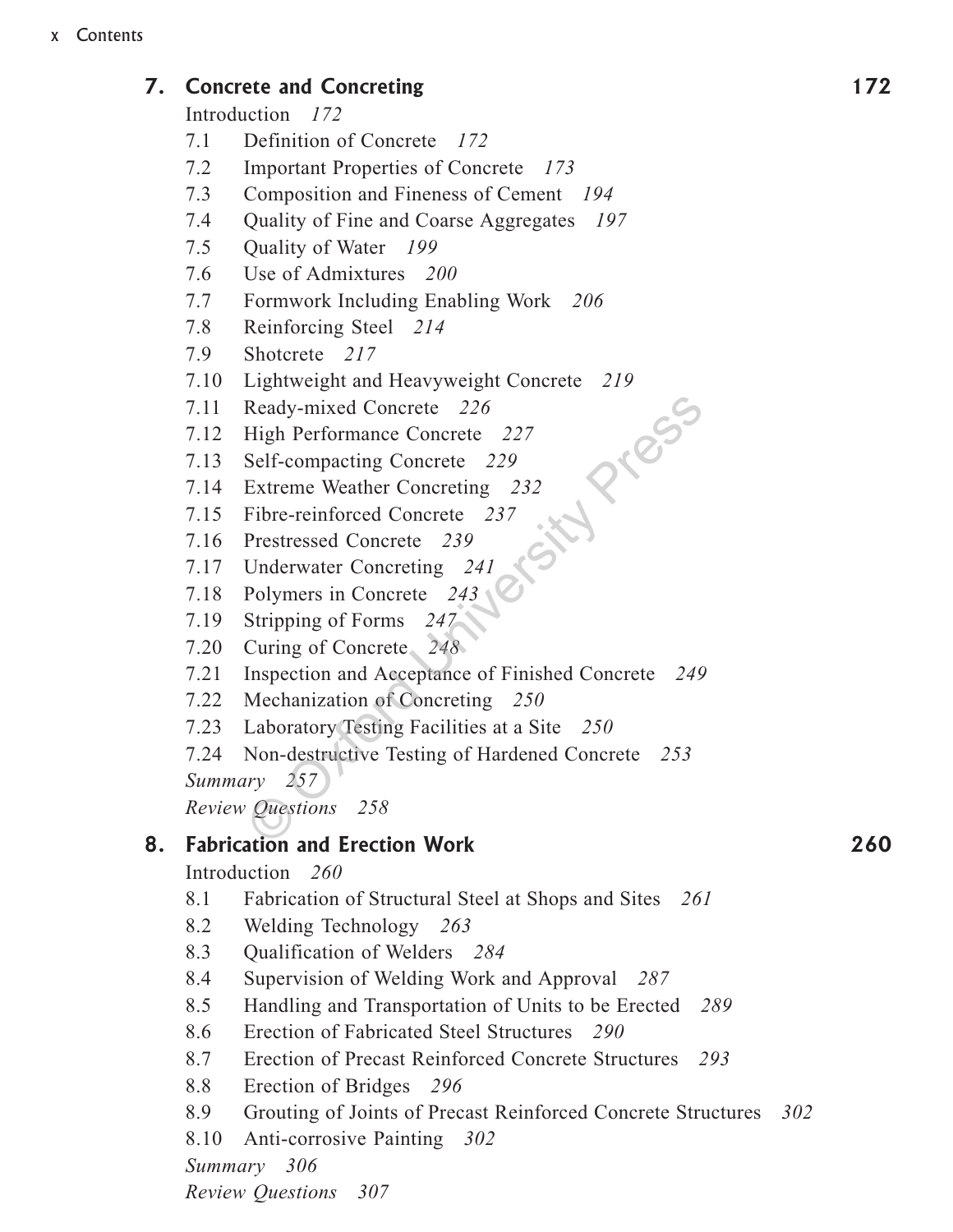309

## 9. Cladding and Wall

Introduction 309

- 9.1 Masonry Materials 309
- 9.2 Masonry Bonding 311
- 9.3 Stone Masonry 312
- 9.4 Solid Brickwork 316
- 9.5 Refractory Masonry 318
- 9.6 Enabling Work for Cladding 318
- 9.7 Supervision and Approval of Executed Cladding and Wall 319

Summary 320

Review Questions 321

## 10. Roof and Roofing

- 10.1 Cast-in-situ Reinforced Concrete Roofs 322
- 
- 10.3 Roofs Covered with Sheets 325
- 10.4 Thermal Insulation Over Roofs 326
- 10.5 Waterproofing Over Roofs 327 **WIND**
- 10.6 Shell Roofs 329

Summary 336

Review Questions 336

## 11. Finishing Work

Introduction 338

- 11.1 Plastering 338
- 11.2 Facing  $341$
- 11.3 Glazing  $343$
- 11.4 Flooring 345
- 11.5 Painting 347
- Summary 350
- Review Questions 350

## 12. External Work

Introduction 351

- 12.1 Roads 351
- 12.2 Drainage  $375$
- 12.3 Construction—Accommodation of Services and Impact 381 Summary 382

Review Ouestions 383

## 13. Mechanized Construction

Introduction 384 13.1 General Considerations 384 322

338

351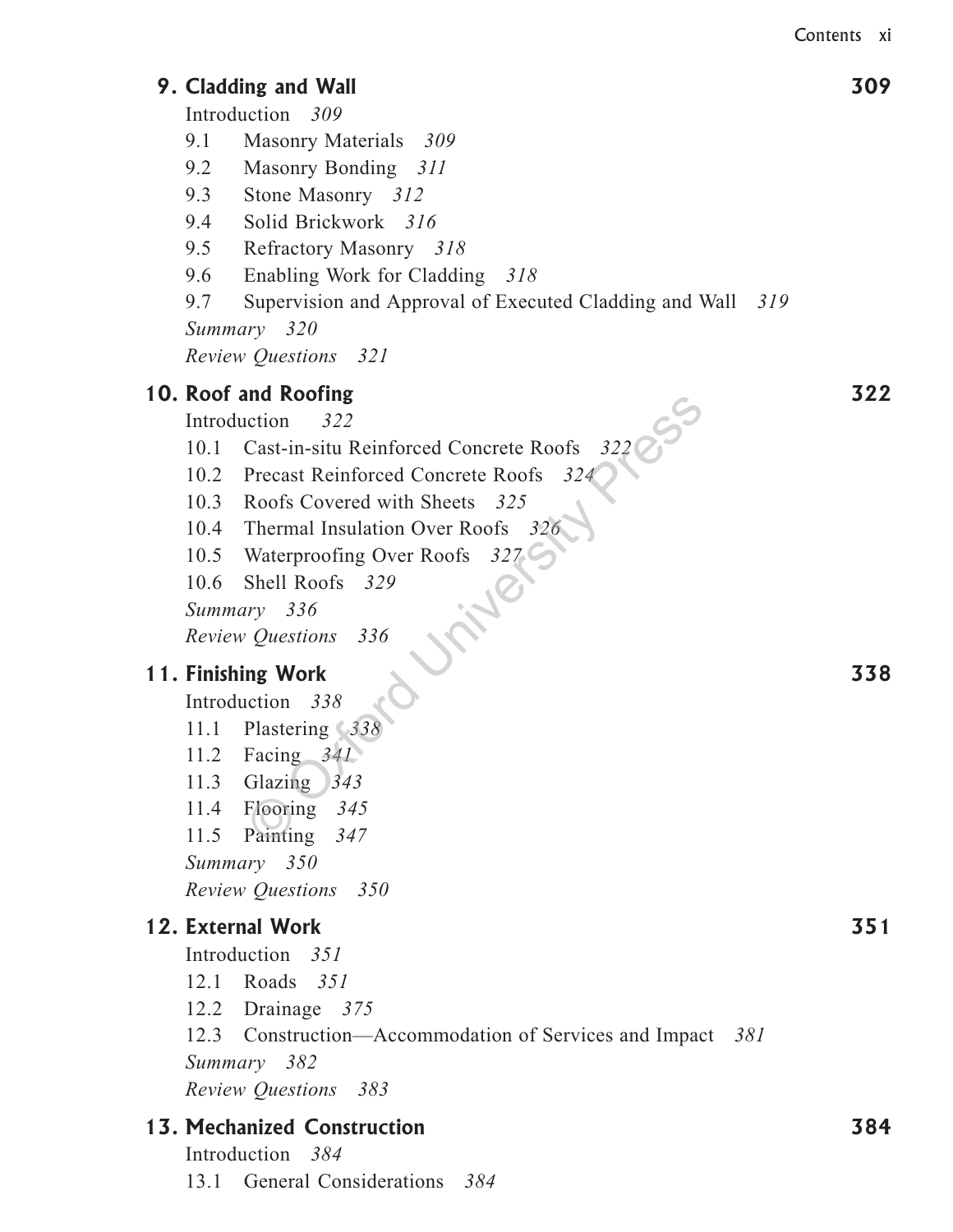13.2 Fundamentals of Mechanization 388

13.3 Plants and Tools 401

13.4 Plants for Eearthwork 405

- 13.5 Plants for Transportation, Movement, and Handling 446
- 13.6 Concrete Mixers and Pumps 469
- 13.7 Scaffolding 494

Summary 499

**Review Questions** 500

## 14. Quality Control and Assurance

Introduction 501 14.1 Definitions 501 Introduction 528<br>
15.1 Basic Principles on Safety 528<br>
15.2 Housekeeping 532<br>
15.3 Personal Safety 533<br>
15.4 Fire Protection 534<br>
5.5 Electrical Safety 528<br>
5.6 Mechanis 14.2 ISO 9000 Quality System 509

## 15. Safety

- 
- 
- 
- 
- 
- 
- 15.7 Transportation 539
- 15.8 Welding and Flame Cutting 540
- 15.9 Scaffolds and Ladders 542
- 15.10 Fabrication and Erection 544
- 15.11 Excavation 545
- 15.12 Blasting 547
- 15.13 Formwork 548
- 15.14 Concreting 549
- 15.15 Floors 550
- 15.16 Environment at Site 551
- 15.17 First Aid 553
- 15.18 Accidents 554
- Summary 556
- **Review Questions** 557

Bibliography *Index*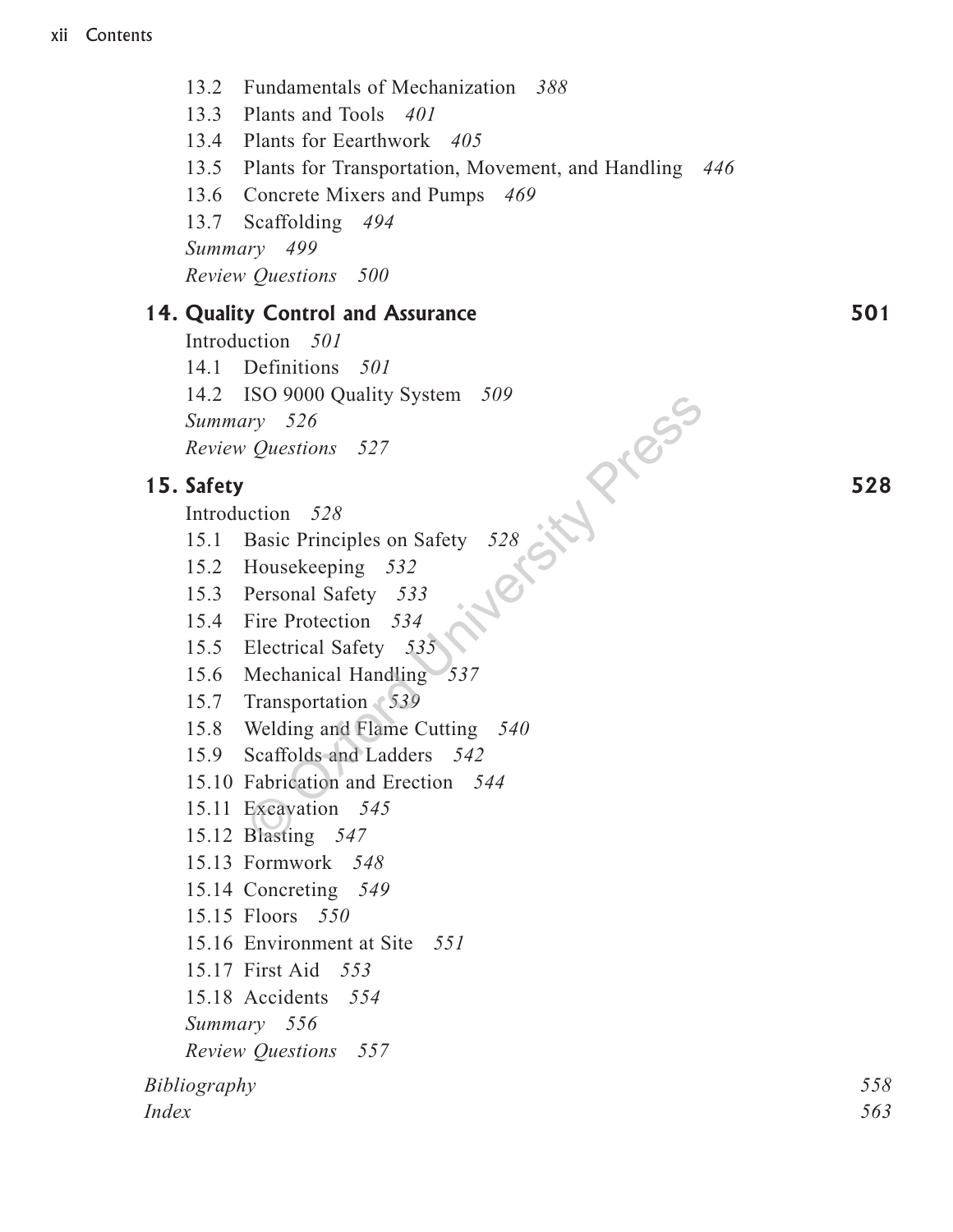## **Fundamentals of Construction Technology**

#### **INTRODUCTION**

Construction work at its rudimentary stage was based totally on manual efforts. The scenario is different now, and technology has changed it for the better. Construction work involves different activities carried out by diverse processes by skilled and unskilled workers, and needs to be completed within planned time schedule. To maintain such time schedule, construction processes need to be mechanized by deploying construction equipment capable of large production of satisfactory quality. Mechanized construction would require assignment of qualified and skilled workers for carrying out the planned production safely maintaining quality conforming to the specifications, standards, and codes. Not only that, the client should be satisfied with the quality of work produced. This chapter deals with the basics of the construction technology.

#### **DEFINITIONS AND DISCUSSION**  $1.1$

Technology is rapidly shaping and reshaping the world. What appears to be impossible today could be made possible by technology tomorrow. What is this technology that is causing such phenomenal changes and reshaping the world? The dictionary meaning of technology is "The practice, description, and terminology of any or all of the applied sciences which have practical value and/or industrial use" or "systematic application of knowledge to practical tasks in industry." Here knowledge means "ascertained and tested" knowledge.

Decades ago, the editors of a journal, Engineering News Record, asked 32 departmental heads of universities in the USA to define civil engineering. On the basis of the responses received, the editors defined civil engineering as follows:

"Engineering is the application of laws of science, mathematics and economics for the production of things. And civil engineering is the principal branch of engineering concerned with things constructed as opposed to things manufactured, mined, grown, or generated."

Prof. K. A. Padmanabhan of IIT, Kanpur mentioned in an article that "But science is preoccupied with understanding and explaining, while engineering is concerned with doing, realizing and implementing. Thus, the aim of future of engineering education

 $\mathbf{1}$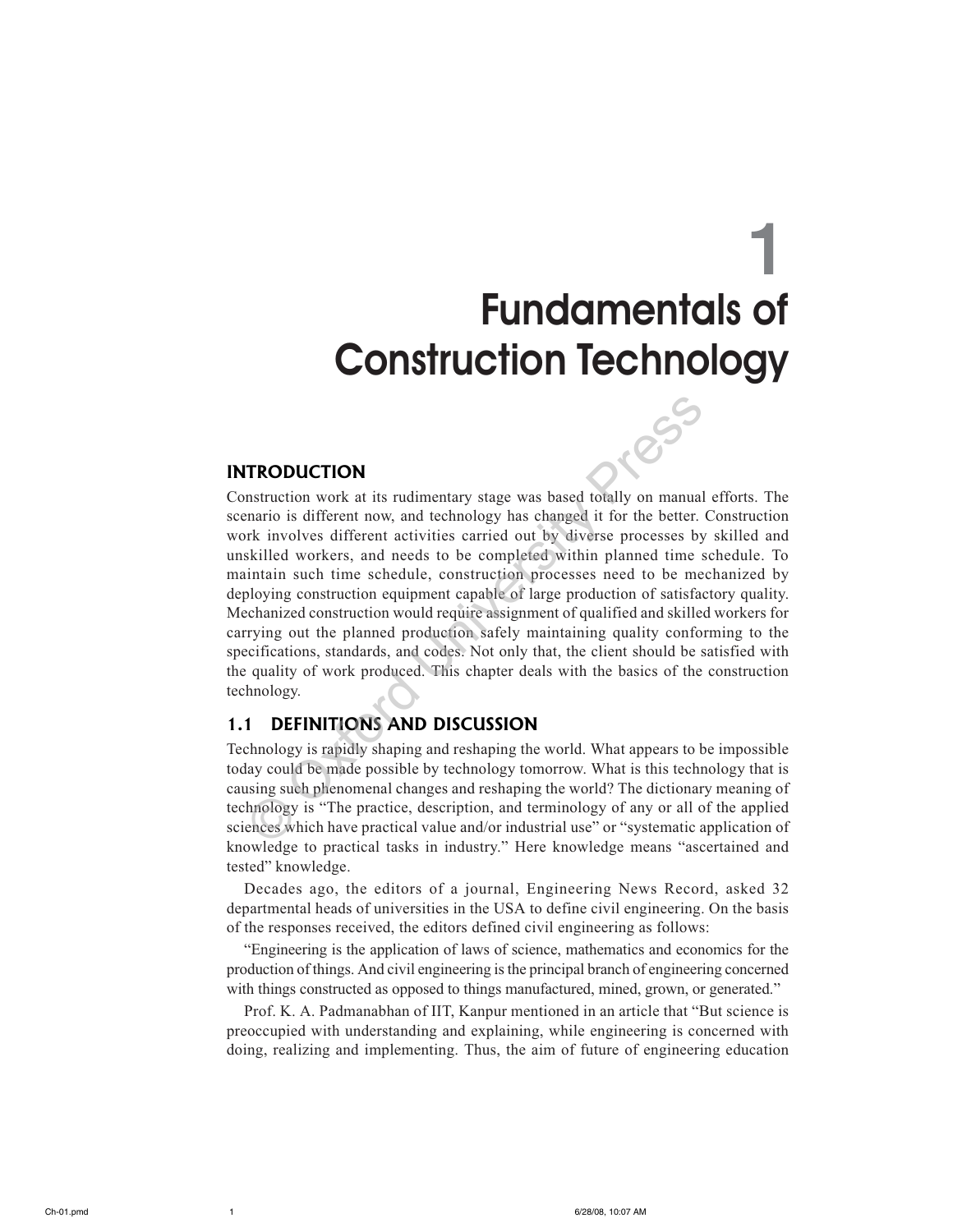should be the integration of knowledge, skills, understanding and experience." He further added, "An engineering design integrates mathematics, basic sciences and complimentary studies in developing elements, systems and processes to meet specific needs. It is a creative, iterative, open-ended process subject to constraints, which may be governed by standards or legislation to varying degree depending upon the discipline. These constraints may relate to economic, health, safety, environmental, social or other pertinent factors. Thus, the neat and rigorous' solution obtainable in pure science is mostly unattainable in engineering."

Chancellor T. R. Anantharaman of Ashram Atmadeep, New Delhi clarified in an article that "However, there is a basic difference in approach since the technologist is concerned with the application of science to satisfy or fulfil one or more human or social needs or aspiration, while the scientist pursues knowledge for its own sake ... The technology developed in a laboratory has to satisfy many special requirements and pass through one or more intermediate developmental stages before it enters the realm of engineering ... Scientists are concerned with concepts, theories, proofs and explanations, while technologists emphasize tangible processes, products and results. Engineers worry about designs, costs, productivity, regulatory decisions and patent protection ... To put in a nutshell, it can be said that the main base of science is original thinking; that of technology, innovative thinking; and that of engineering, practical thinking."

Construction is thus execution of mostly civil engineering work. And construction technology is application of applied sciences in order to enhance productivity and quality. Production evaluated in time scale is productivity.

The end product of construction engineering can be a completed building or a utility or an industry or an infrastructure – something useful and good for a country and its people.

#### **CONSTRUCTION ACTIVITIES**  $1.2$

Construction work comprises many construction activities performed by a few or a great many number of construction workers. Deployment of manpower can be reduced drastically by deploying construction equipment of high capacities. For that, the requirements are: (i) executing agencies must be familiar with the construction technology involved in the work to be implemented, (ii) whether construction equipment necessary for adopting the appropriate technology is/are available or not.

General construction work involves all civil engineering work starting from substructures to reinforced concrete and structural steel superstructures, highways including bridges, airports, silos, dams, etc. In some countries, superstructure frames of buildings are also made of timber. General construction work comprises the bulk of all construction activities.

Specialized construction work involves all mechanical and electrical erection work, sanitary and plumbing work, roofing/insulation work, and other similar work of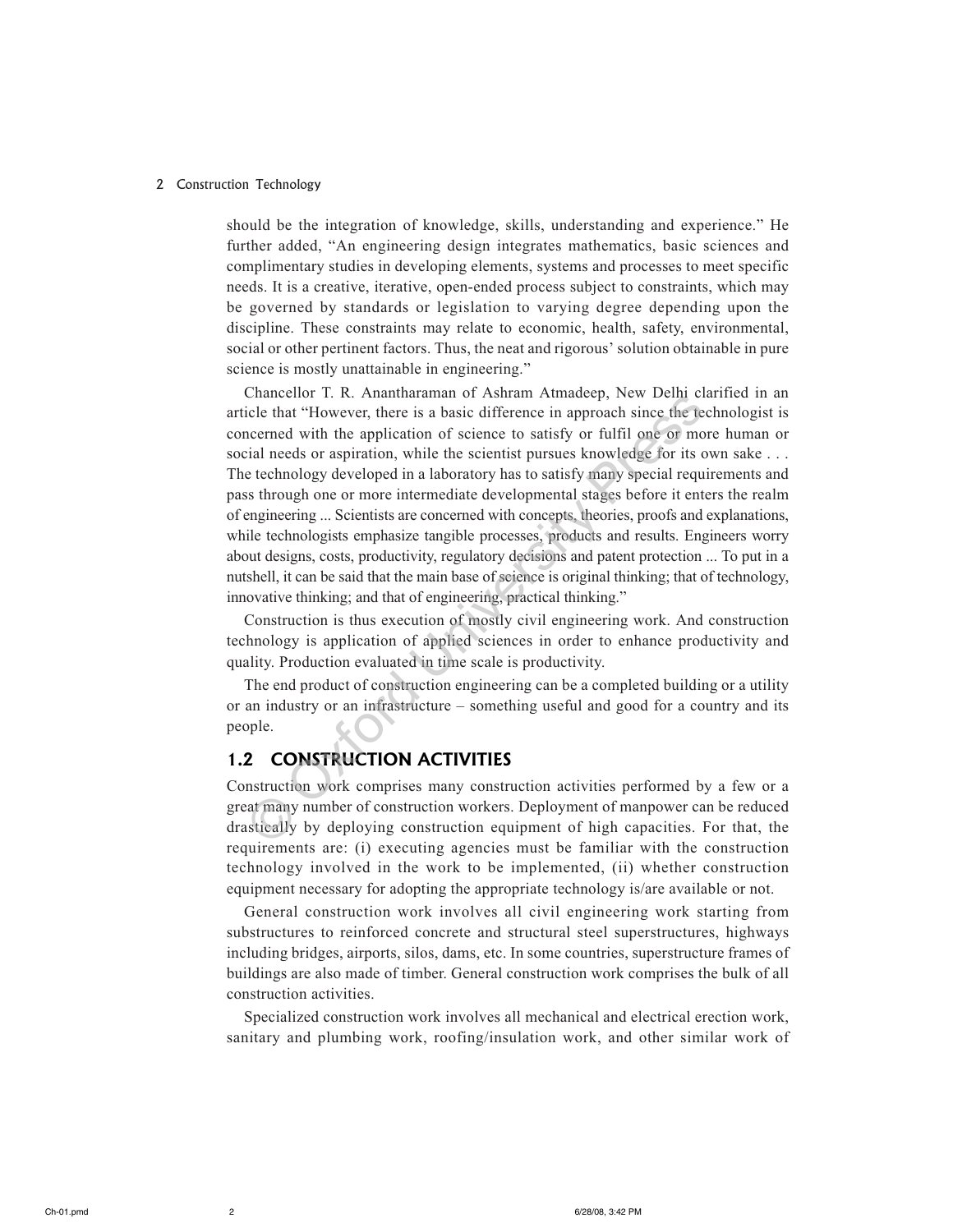specialized nature. In rare occasions, specialized construction work may comprise bulk of the construction activities and general construction work may be of minor nature.

Auxiliary construction work involves preparatory and enabling work that would facilitate general and specialised construction work. Auxiliary work is meant to be of temporary nature. But if any auxiliary work is retained as a necessity, it should be deemed as a part of the general construction work. Sheet piles, for example, are not removed on many occasions after completion of construction work to ensure stability of what they are retaining in place.

Construction activities cannot be continued indefinitely. Therefore, all construction activities need to be planned sequentially and executed in minimum possible time. Men, machines and materials need to be mobilized for timely execution of all the construction work.

## **1.3 CONSTRUCTION PROCESSES**

The nature of the construction activities involved, the place where construction work is to be carried out and the time available for construction work are the three factors that determine the effective construction process. The sequence of different activities depend on availability of vacant spaces that can be earmarked for allotment to different executing agencies to mobilize men, material and machine for timely implementation of contracted work. Each executing agency has to build its own infrastructures to produce planned output. The owners make provisions for basic facilities (water, communication, access to power, overall security, etc.) so as to enable the construction agencies to perform effectively and efficiently.

Construction process varies worldwide. In India, construction is a very labour intensive process, whereas, it is highly mechanized in western countries. Degree of mechanization, however, depends on the nature of construction work. As time schedule is becoming an important factor in completion of construction activities, the construction process is gradually being mechanized all over the world including India. Machines of very high capacity and output are now available. Nevertheless, construction process still involves a huge labour force in India even now because of availability of cheap labour of all categories.

Construction process can be simple as well as complicated. In a simple process, a worker can execute the entire work involved using a simple tool or machine, for instance, lifting materials onto a platform with the help of a mobile/stationary crane. Such lifting would be complicated if the lifting would depend on another simple process; for instance, lifting a truss connecting two columns. In such a case, more workers would be needed on the columns to place the truss at the precise level and position maintaining correct orientation. If the connection of the truss with the columns is taken up simultaneously, the process would become complex as the columns are to be stiffened laterally by connecting them with adjacent columns.

Executing agencies, in general, are well-experienced, and they decide the construction process according to their convenience, unless the owners have reasons to influence such decision because of unavoidable reasons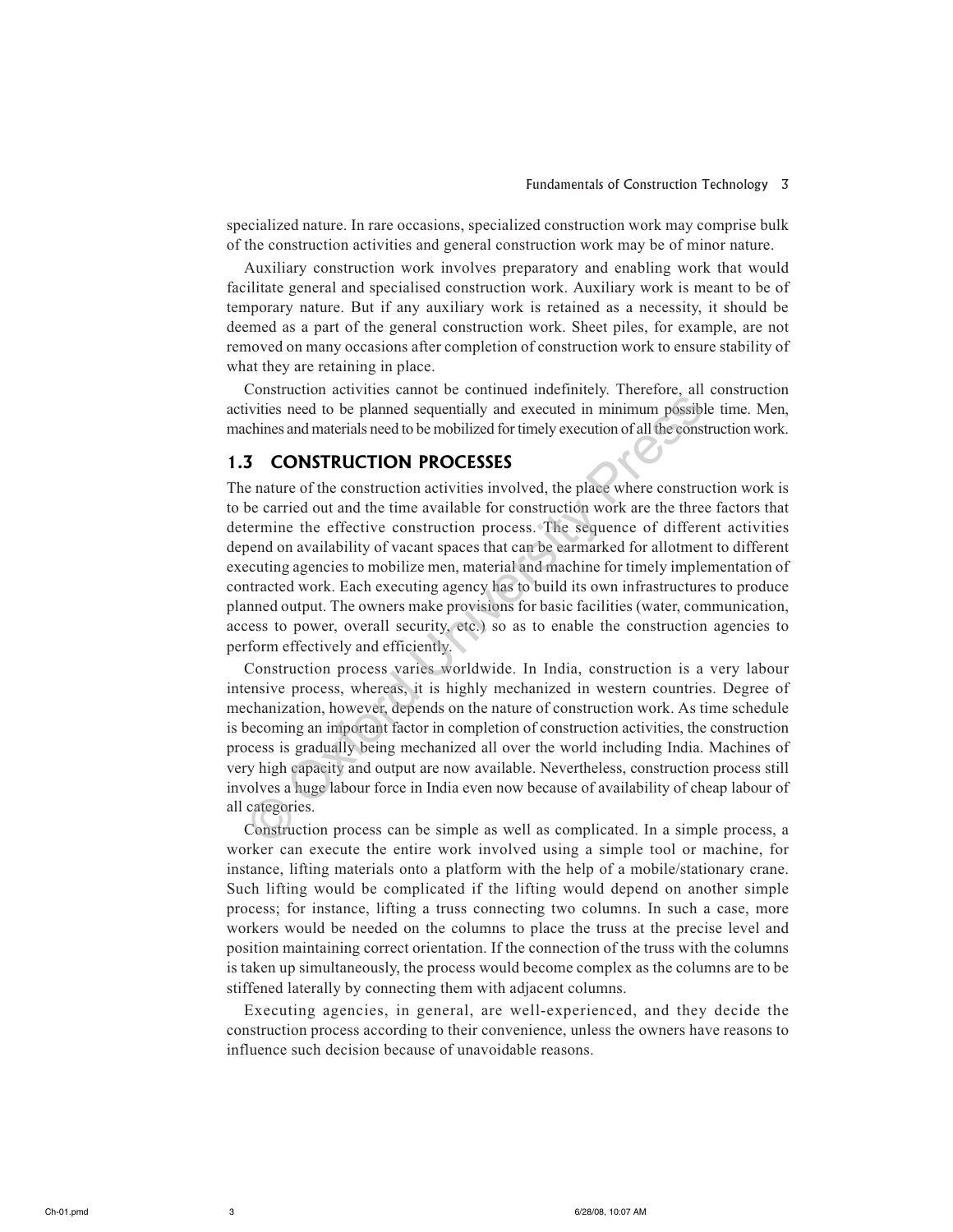### **1.4 CONSTRUCTION WORKERS**

Human element is an important factor in construction activities. The progress of construction work conforming to the time schedule depends, to a large extent, on the quality and efficiency of workers deployed in actual execution.

The workers deployed at construction sites are generally classified into three categories-unskilled, semiskilled and skilled. They are deployed in different construction activities on the basis of their skill, efficiency, and experience. A worker endowed with only muscle power falls under unskilled category. A smart unskilled worker, who acquires skill after a long tenure at construction sites, falls under semiskilled category. A deserving semiskilled worker may be promoted to skilled category. A worker with appropriate education and training who is deployed in different trades such as welding, gas cutting, carpentry and other specialized work falls under skilled category. Highly skilled workers operate construction equipment at optimum efficiency. Semiskilled workers are often deployed as helpers of skilled workers.

There are many institutes in India where aspiring skilled workers can acquire both theoretical knowledge and practical training to qualify as skilled workers. These trained personnel would have to work at construction sites under strict supervision so as to perform satisfactorily. What they learn at the institutes would be the basis of their employment and assignment at construction sites, and how they actually perform during their assignment would be the basis of their continuity in service and promotion.

Training is important to ensure that the quality of work is maintained at satisfactory level. Construction workers are trained periodically to perform more efficiently. On-job training can be arranged on continuous basis. Apart from that, workers can also be trained at specialized training centres or educational institutions, wherever possible.

Qualified personnel deployed for supervision of construction have to ensure that construction work is carried out as per the drawings and specifications maintaining satisfactory workmanship. Visual supervision may not be good enough to approve executed work. Destructive and/or non-destructive tests are carried out to check quality and integrity of work. Thus the performance of workers would depend on the quality of supervision they would be working under.

Apart from aforementioned supervision, performance of workers would depend considerably on the appreciation of their efforts by the management in the form of remuneration and incentives. A happy worker definitely performs better than an unhappy one.

Agencies responsible for execution of work know the productivity of their workers. They work out the number of different categories of workers to be deployed trade-wise on the basis of quantum of work involved and the time allowed for execution. For occasional high volume work, manpower can be hired from outside.

 $\overline{4}$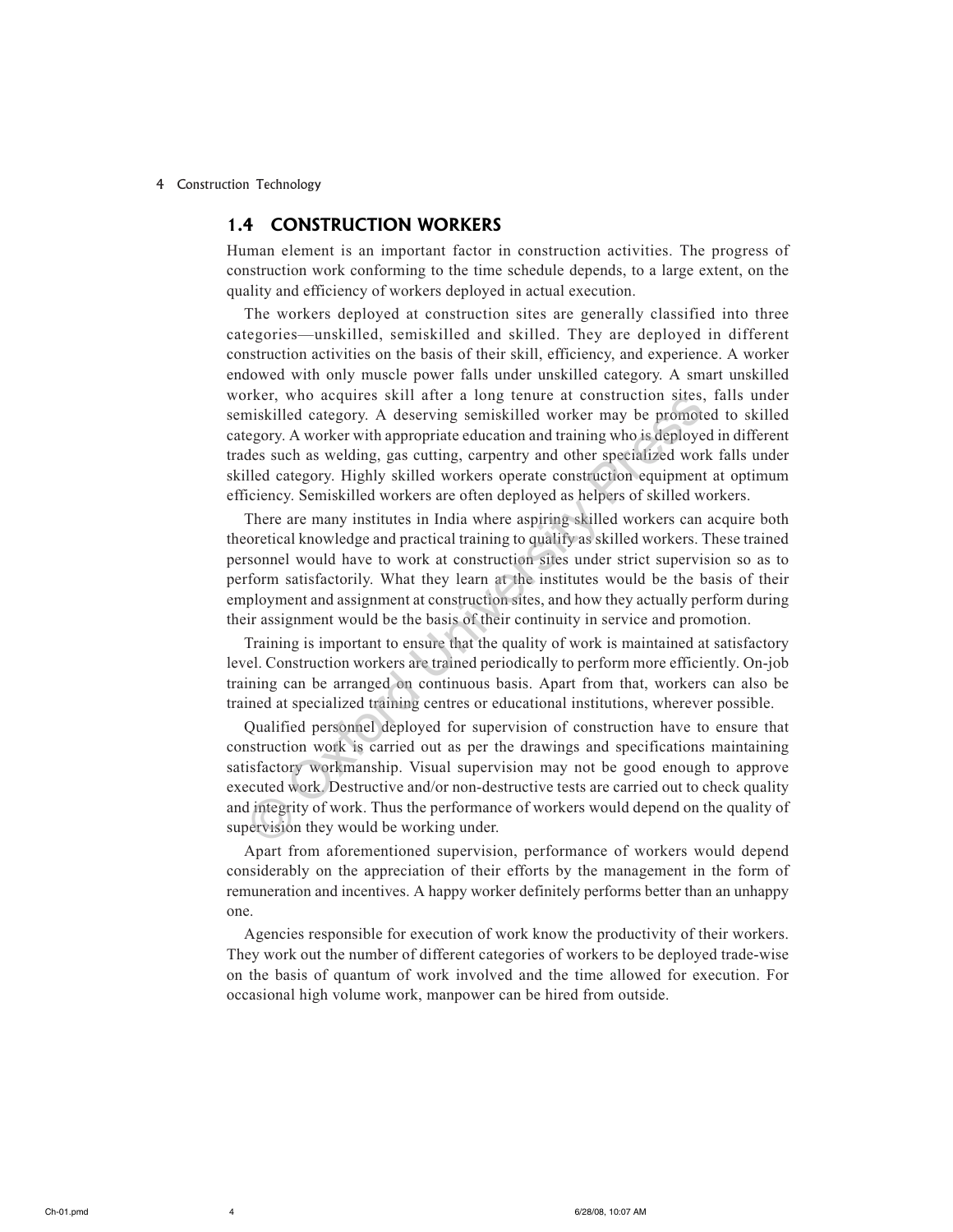#### **CONSTRUCTION ESTIMATING**  $1.5$

To turn a concept into a construction project, investment is to be made. For that, construction estimating is necessary.

In the initial stage, the owner has to be sure about the investment for which the potential cost is to be assessed. Subsequently, more reliable estimate is made on the basis of available information relating to the project. A Detailed Project Report (DPR) contains adequate information to initiate construction estimating. As a project of sizable investment involves work of all disciplines of engineering, the estimating process becomes complex.

In practice, the entire construction work is divided into several discipline-wise packages so that specialized executing agencies may be hired to complete their assigned work within scheduled time without incurring extra expenditure. However, construction estimating being a complex process, unforeseen extra work escalates cost as well as results in time overrun. For proper estimating, the scope of the work involved should be looked into keeping the following in view:

- Technology involved in the construction and installation activities
- Availability of the required materials and construction equipment for planned output
- Critical milestones in the construction schedule
- Manpower requirement for efficient implementation

It takes a lot to transform a design-on-paper into a functioning facility or an infrastructure or a utility or an industry. It involves utilization/consumption of multitude of resources of the following categories:

- Finance
- Materials
- Construction equipment
- Manpower  $\bullet$
- $\bullet$  Time

The process of cost estimating remains the same as before, but the tools used in the process have changed in recent times. The computer has become a great help for the personnel engaged in construction estimating.

Direct cost is related to the cost of installed equipment, materials and labour involved in actual or physical construction. Indirect cost is related to the costs that are required for the orderly completion of all the construction work.

### **1.6 CONSTRUCTION SCHEDULE**

A project is an undertaking with a defined starting point and a defined completion point. A project has also defined objectives, and the project is regarded as complete only when the objectives are fulfilled. A series of tasks and activities in a project are to be completed with defined and limited resources. All these tasks and activities (distinct and identifiable operations within a project) are to be grouped into a number of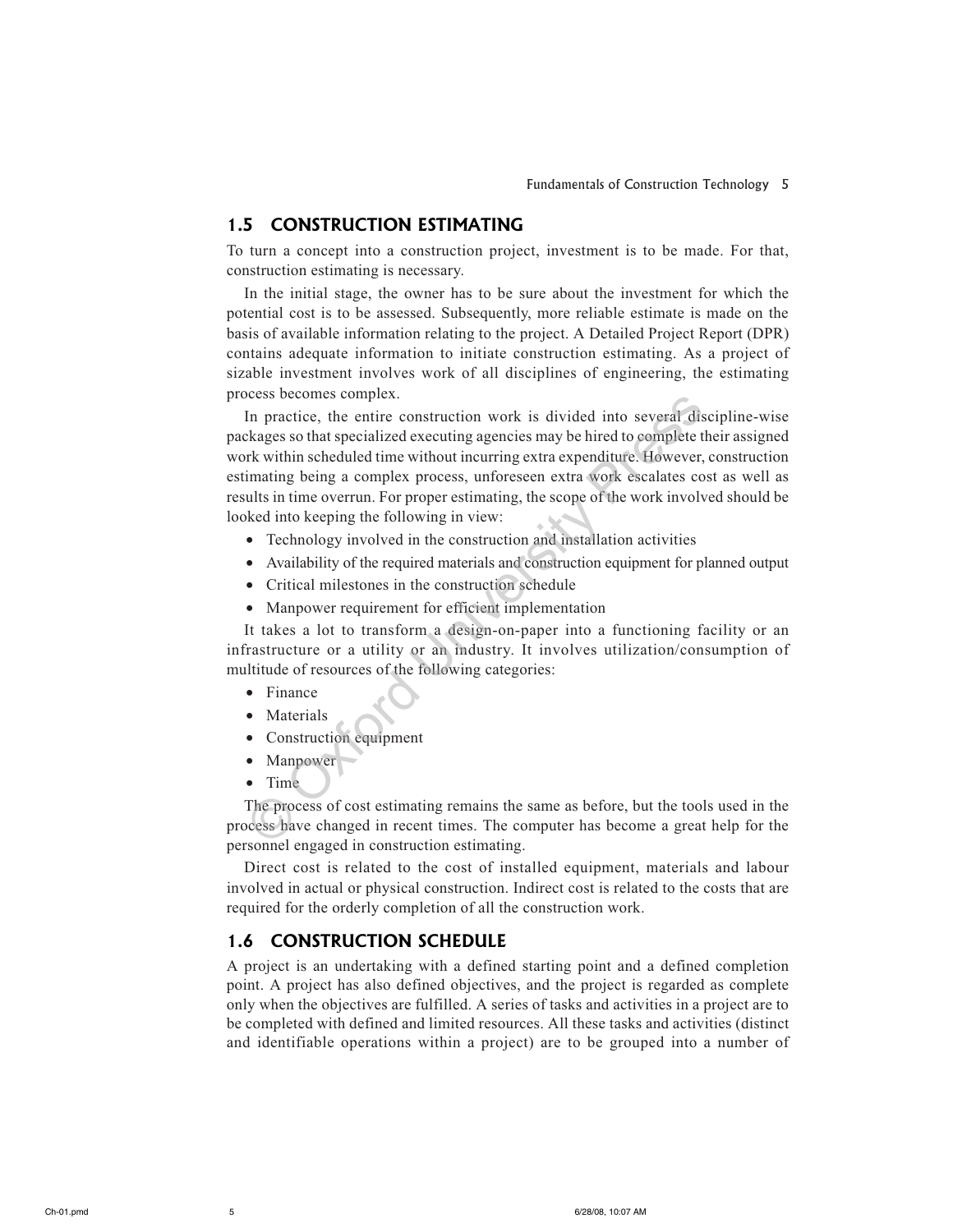packages. Tasks and activities of different packages are inter-related, and they need to be accomplished in proper logical sequence within project completion schedule taking existing constraints and available resources into consideration. The construction schedule lists all the pertinent activities and indicates the duration of each activity sequentially. The total duration of the project should be equal to the sum of the duration of the individual activities in sequence. Each project is a unique undertaking as no two projects can be exactly similar. Scheduling of a construction project involves determining the time required for each activity within the overall time span of the project. Time span or duration of each activity is determined using the following equation:

$$
t = \frac{t_0 + 4t_m + t_p}{6}
$$

Where  $t_0$  is the optimistic time,  $t_n$  is the pessimistic time,  $t_m$  is the most likely time, and  $t$  is the time to be used in construction schedule.

Once the activities in a package are determined, they must be arranged into an executing plan in the network logic diagram. Starting from the initial activity in a package, all the remaining activities in a package must fall into one of the three categories:

- Must precede the activity in question
- Must succeed the activity in question
- Can be performed concurrently with the activity in question

Each activity has an early start date and early finish date. Early start is possible only if all preceding activities are already over. The early finish date is the date arrived at by adding duration of an activity with the early start date. The late start date is the latest date by which an activity may be started without delaying the project. The late finish date is the date arrived at by adding duration of the activity with the late start date. Free float is the period by which an activity may be delayed without affecting the early start of the succeeding activity. Total float is the period by which an activity may be delayed from its early start without delaying the project completion date. Independent float is related to a particular activity considering the float between the late finish date of the preceding event and the early start of the succeeding event.

In construction schedule, duration of activities is represented in network form: PERT or CPM. PERT is the abbreviation of Programme Evaluation Review Technique. PERT is more suitable for projects wherein completion periods of various activities may vary considerably because of uncertainties as in research and development projects. CPM is the abbreviation of Critical Path Method and it is extensively used in construction project scheduling. A network diagram (Fig. 1.1) shows periods of different activities. As the activities are inter-related, periods of execution are shown logically and sequentially which ultimately end up as a network comprising lines, arrows, and nodes. Such a network would form a great number of paths leading to completion date. Each path should have key dates on achieving milestones. The paths, which do not have any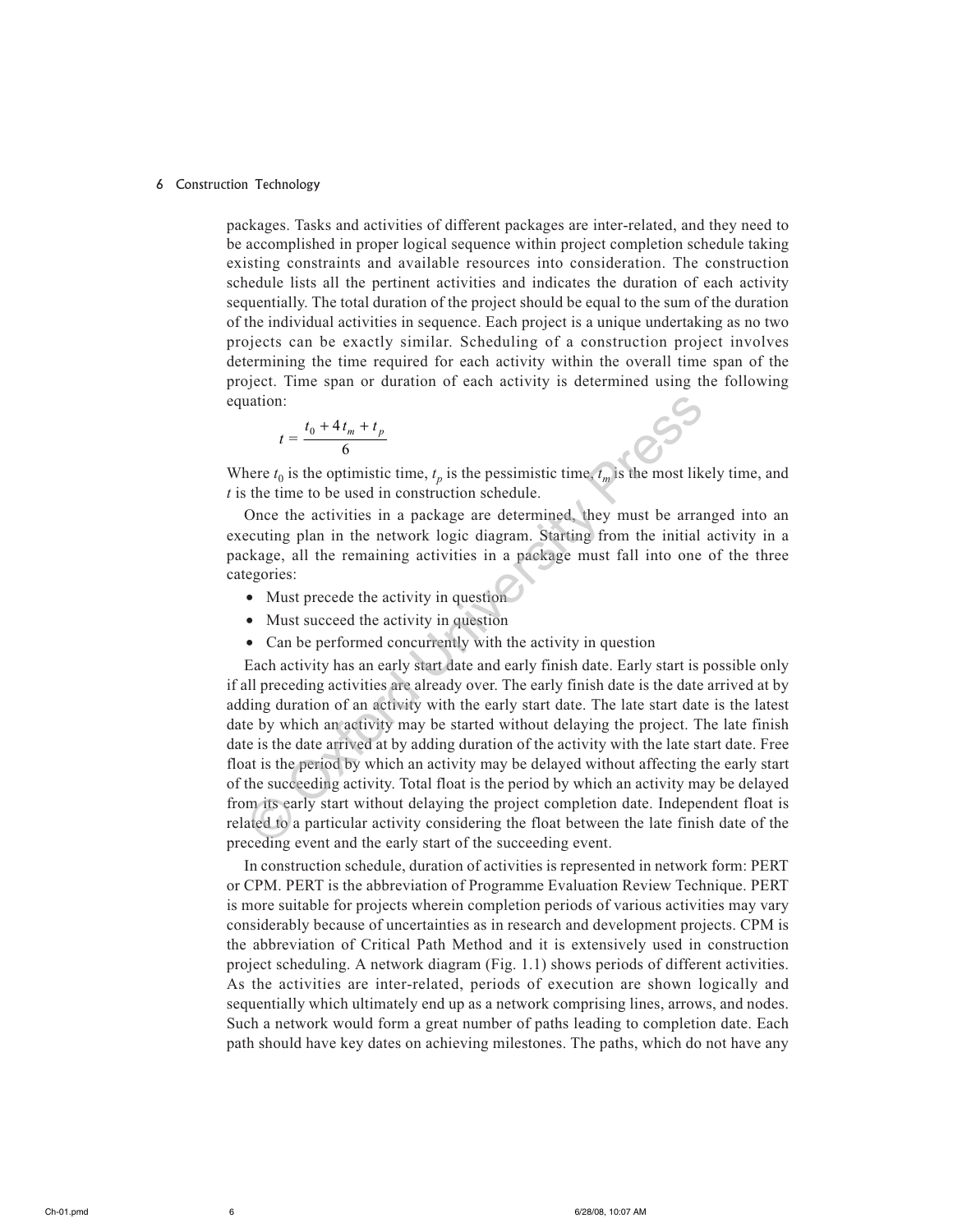#### Fundamentals of Construction Technology 7





float, are the critical paths and would require special attention so that the completion date does not slip. All activities in critical paths may be expedited by crashing, that is, by employing more resources such as men, materials, machines, money, and moments (overtime). Crashing is possible only at extra cost.

Daily erashing cost = 
$$
\frac{\text{Cost increase due to erashing}}{\text{Time decrease due to erashing}} = \frac{\text{Crash cost} - \text{Normal cost}}{\text{Normal time} - \text{Crash time}}
$$

A realistic construction schedule, which is agreed upon by the owner and the executing agency, should be the yardstick for progress measurement. Such agreed construction schedule should not have any negative floats. In case the finish dates are delayed, possible measures to be taken are:

- Overlapping activities in critical paths, wherever possible, irrespective of preceding and succeeding activities
- Working overtime
- Mobilizing more resources by deploying more men and construction equipment
- Re-allocating resources from non-critical areas to critical areas.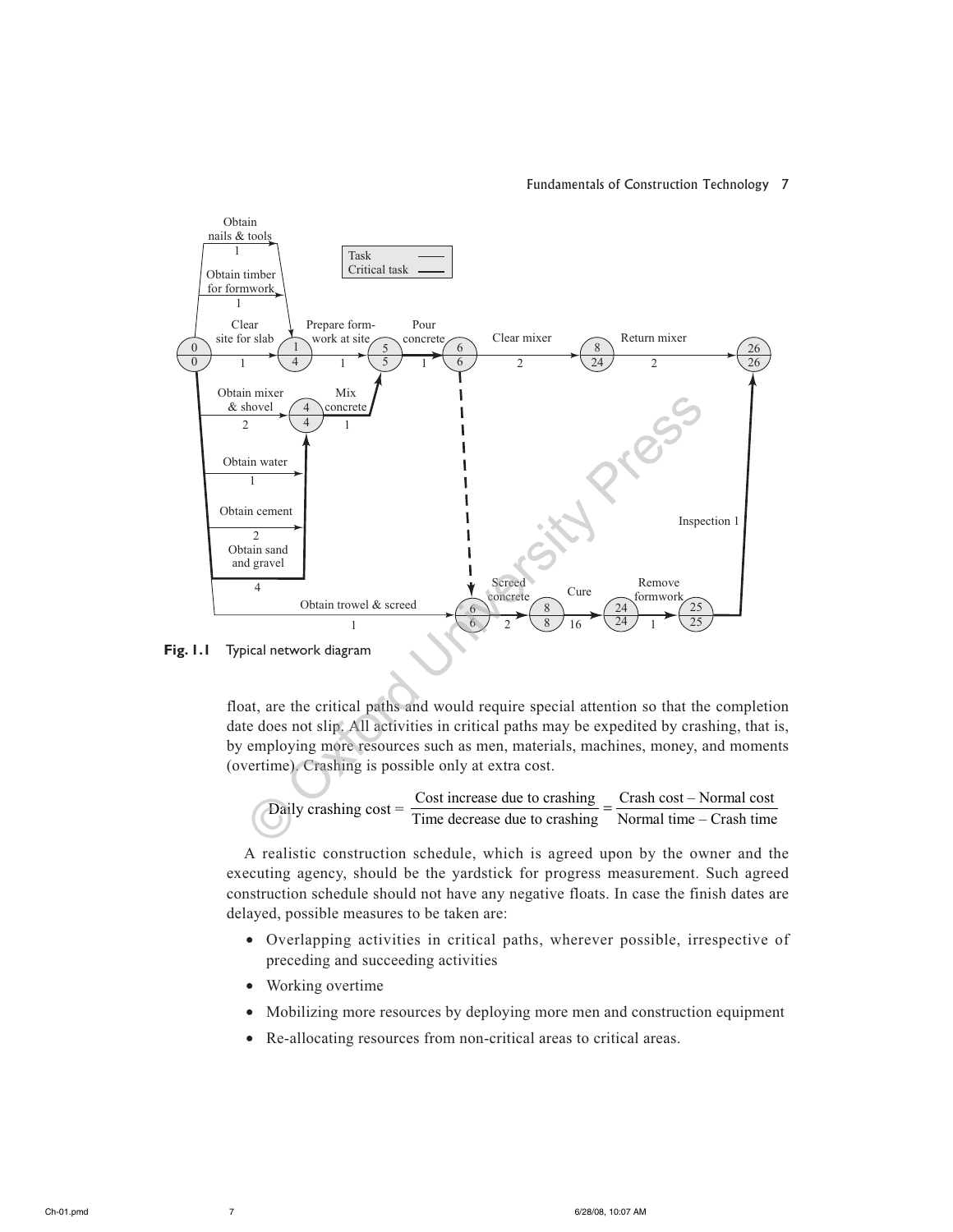Expediting action is to be taken only on the basis of project progress reports:

- Actual start dates of critical activities
- Remaining duration
- Quantum of balance work, percentage wise
- Projected completion dates on the basis of actual progress.

All participating executing agencies must submit periodical progress reports containing information on:

- Time overrun, if any
- Areas of concern
- Progress achieved in percentage
- Dates of key/milestone achievements
- Trend

In construction work, adverse weather and strikes are the two most common unforeseen constraints apart from cash crunch.

The CPM construction schedule fails to serve its purpose when the original schedule is not revised and updated to reflect the actual progress. Eventually, the construction schedule becomes invalid and is discarded. If the construction schedule is updated from time to time, it would be a useful and dynamic management tool. The reasons that call for revision of the CPM construction schedule are: • Areas of concern<br>
• Progress achieved in percentage<br>
• Dates of key/milestone achievements<br>
• Trend<br>
In construction work, adverse weather and strikes are the two m<br>
Information work and the construction schedule fails

- Revision of project completion date if such revision is inevitable
- Changes in project plans, specifications, or site conditions
- Activity durations not equal to planned durations
- Construction delays due to weather, delayed delivery, subcontractors' lapses, labour problems, natural disasters, owners' indecision

| <b>Task name</b>                                  | <b>Duration</b><br>in weeks | Time in weeks         |
|---------------------------------------------------|-----------------------------|-----------------------|
| (1) Pile cap and beam                             |                             |                       |
| Earthwork in excavation                           | $\overline{7}$              |                       |
| <b>Brickwork</b>                                  | 4                           |                       |
| Reinforcement                                     | 4                           |                       |
| RCC M25                                           | 4                           |                       |
| Earth/sand filling                                | $\overline{2}$              | Ϋ́                    |
| (2) RCC M25 in superstructure                     |                             |                       |
| RCC M25 up to El $(+)$ 3.2                        | 4                           |                       |
| Ground floor slab                                 | 3                           | ิ≯                    |
| RCC M25 up to El $(+) 6.5$                        | 4                           |                       |
| RCC M25 up to El (+) 9.8                          | $\overline{4}$              |                       |
| (3) Brickwork                                     |                             |                       |
| Brickwork in foundation                           | $\overline{2}$              |                       |
| Brickwork in ground floor                         | 3                           | ч                     |
| Brickwork in superstructure<br>up to $El (+) 3.2$ | 3                           | Task<br>Critical task |

**Fig. 1.2** Construction schedule in Gantt form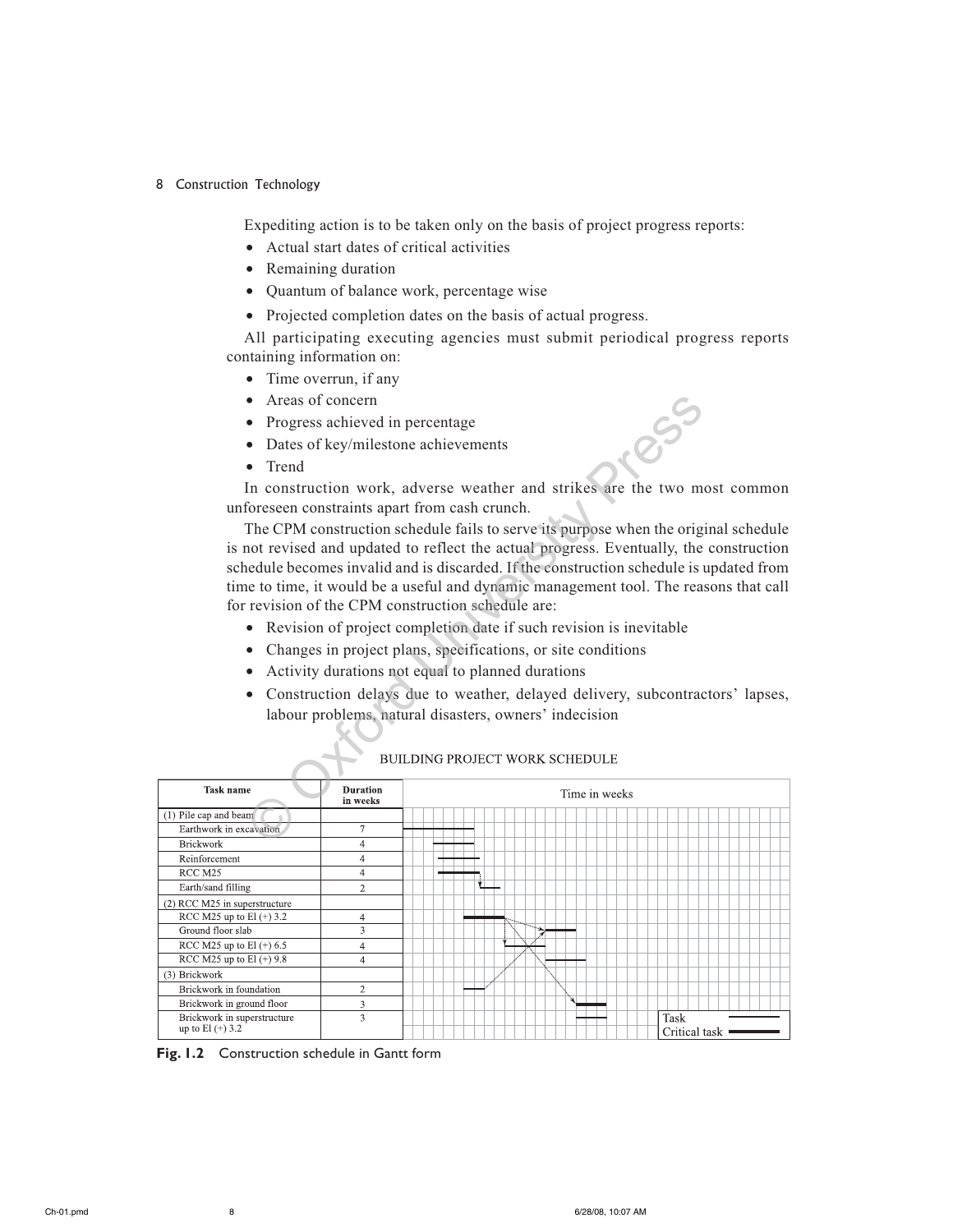In practice, construction schedule is generally prepared package wise in bar-chart form. Arrows connect inter-related activities. Critical tasks are shown in thicker lines as shown in Fig. 1.2.

#### PRODUCTIVITY AND MECHANIZED CONSTRUCTION  $1.7$

The productivity of any construction equipment is a term that indicates how many units of output the equipment produces in an hour depending on the job conditions and management as well as the operator's skill, persistence and co-ordination with other construction forces.

Productivity signifies the rate at which things are produced. Technology, competitive design, external constraints, human elements, managerial efficiency; and most importantly, uninterrupted financing contribute to productivity. In simple terms, productivity refers to the ratio of output versus input (output/input). Output here has to be of specified quality produced within scheduled time. Input are the resources deployed for achieving the desired output.

Construction schedule shows the time allotted for each and every construction activity. For speedy execution of construction activities, larger targets are planned. Construction equipment of high capacity are mobilized and pressed into service to achieve such large targets consistently. In voluminous construction work where large targets are planned, the only factor that would necessitate the use of construction equipment is human fatigue. As humans get easily tired, deployment of construction equipment becomes necessary to leap ahead and achieve targeted output and maintain scheduled dates. Other problems concerning manual efforts are related to job dissatisfaction, militancy, and slackness. Deployment of construction equipment eliminates such uncertainties in production.

Mechanization means deployment of machines, or getting the work done by machines rather than human beings. Since lever, pulley, screw are all simple machines, a bit of mechanization would always be there. However, what we really mean by mechanization is the large-scale deployment of construction equipment to significantly increase the rate of output of construction activities.

#### **CONSTRUCTION DOCUMENTS**  $1.8$

Once a new undertaking is conceived, it is necessary to check its feasibility. Owners' engineers can do this. If owners' engineers do not have the necessary knowledge and experience, then specialists or consultants can do the job on their behalf. On approval of the Feasibility Reports, Project Reports are prepared. The Feasibility Report, depending on its contents, is sometimes called Pre-feasibility Reports. The Project Report, also depending on its scope and contents, is sometimes called Detailed Project Report. Thus the owners may have two, three or four reports to suit their requirement.

What is conceived (the ideas on paper) becomes a project when personnel are assigned and investment is made for implementation. The documents required by engineers for supervising the construction work are: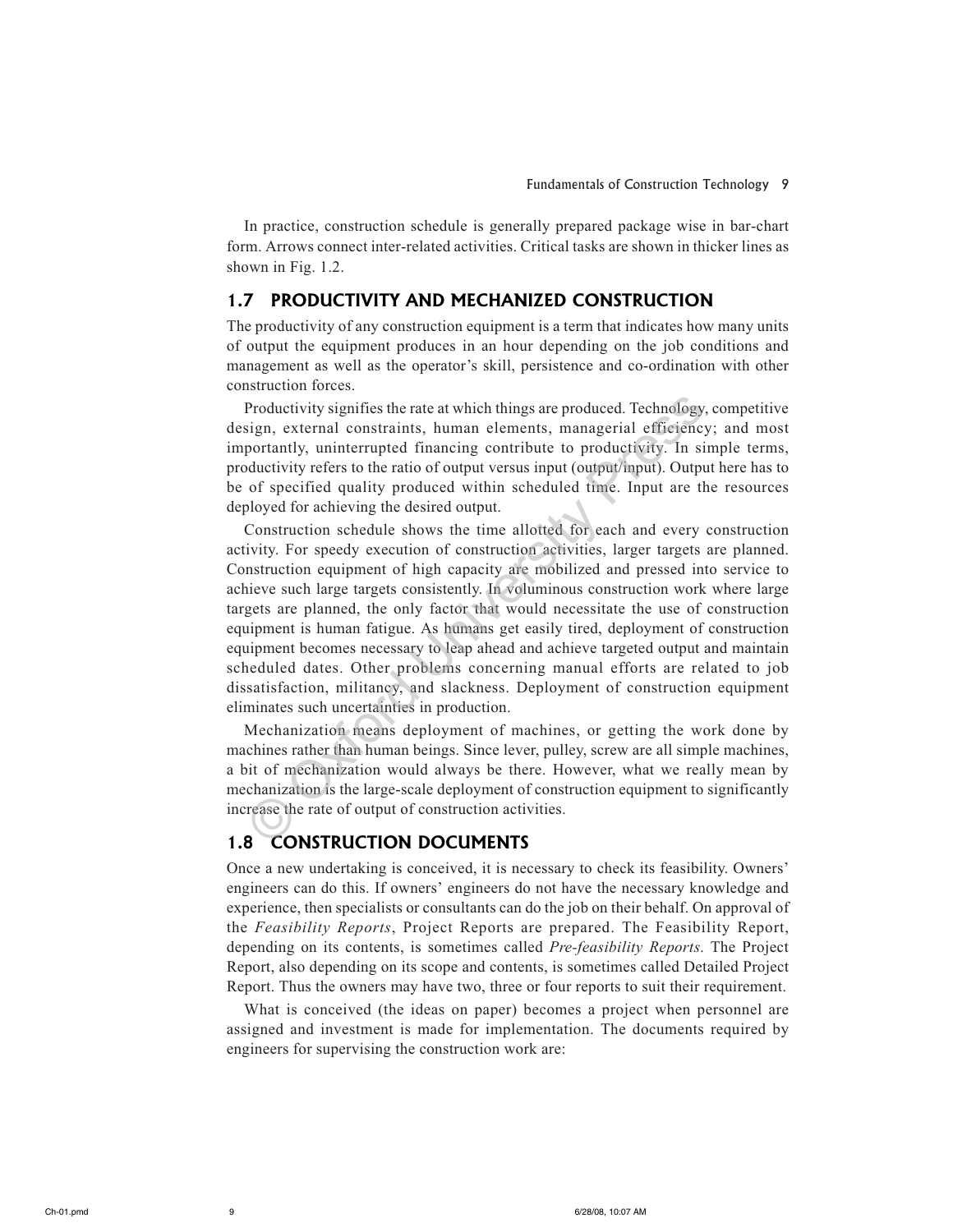- 10 Construction Technology
	- Project reports/detailed project reports
	- Contract documents
	- Specifications
	- Design and detailed drawings
	- Erection manuals
	- Relevant Indian and international standards
	- Documents containing applicable statutory rules and regulations
	- Quality assurance documents
	- Safety system documents
	- Copies of statutory rules and regulations

#### **CONSTRUCTION RECORDS**  $1.9$

On completion of project work, the owners must have the following records at the time of handover. Records are documents, which are to be preserved for future reference as evidence of conformance to the contractual provisions, specifications, codes and national/international standards. The records as mentioned below are documents, which cannot be revised or modified. A document, which is not a record, can be revised or modified if required. Records would be different depending on the nature of projects. Compared to an industrial project, a housing project generates very few records. A utility project like building a power station generates very many records vis-à-vis an industrial project. An infrastructure project like construction of highways stretching on shore and off shore may generate very many or few records depending on the route lengths.

550

- Updated contract documents
- Updated specifications
- Soil investigation reports/ground water data
- As-built drawings and sketches
- Updated erection manuals
- Updated operation and maintenance manuals
- Approved contractors' logs
- Procurement documents of bought-out items
- Material qualification records
- Skilled workers' qualification records
- Meteorological data
- Inspection and test records
- Quality system records
- Safety records including accident records, if any
- Statutory clearance records  $\bullet$
- Commissioning check lists and protocols  $\bullet$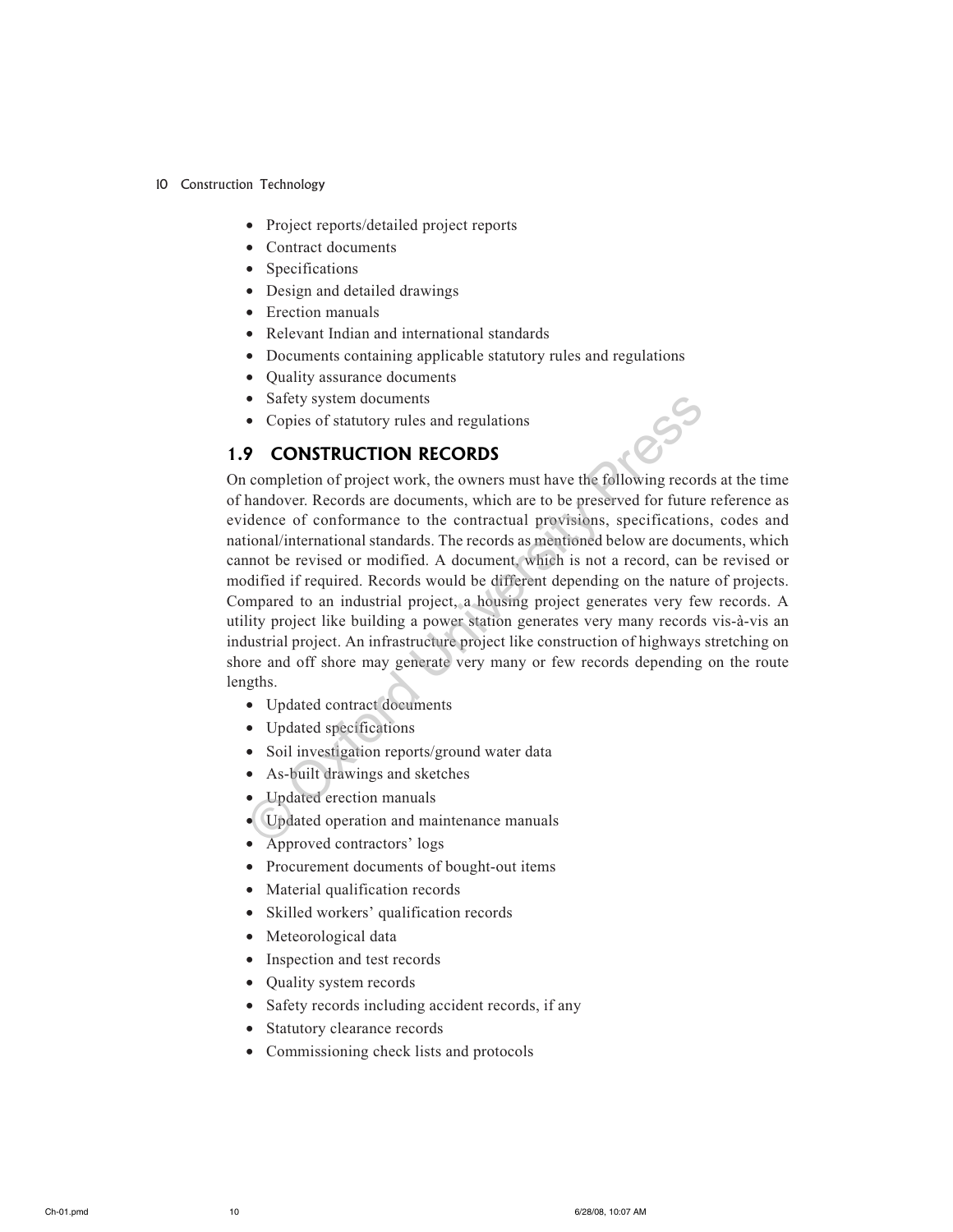- Performance test records
- Handing over protocols
- Storage and preservation records
- Equipment data
- Important correspondences

## 1.10 QUALITY

Quality should be the most important consideration in all construction activities. Reliability, durability, and safety of constructed work depend mostly on quality. Reliability is the probability that a product, system, or service will perform its intended function satisfactorily over a stipulated period of time under specified conditions.

According to traditional definition, "Quality is the totality of features and characteristics of a product or service that bear on its ability to satisfy stated or implied needs."

Different authors have defined quality in different ways. Quality does not mean quality of the highest level, but it means a predictable degree of uniformity and reliability. The definition would be more meaningful if quality is defined in measurable terms. Thus, quality should mean conformance to drawings, specifications, codes and statutory regulations. Degree of such conformance could be measured, and it should be satisfactory to the owners/customers.

According to traditional definition, quality assurance (QA) is defined traditionally as 'all those planned and systematic actions necessary to provide adequate confidence that a structure, a system or a component will render or perform safe and trouble-free services and satisfy specified requirements.' QA is a management tool. The owners or their representatives are responsible for quality assurance.

Quality control (QC) is traditionally defined as 'Those OA actions required to keep control and regulate factors to attain predetermined qualitative characteristics related to materials, processes, and services.' Executing agencies use operational techniques and activities to fulfill the requirements for quality. As rectification of unsatisfactory work would escalate cost and delay the progress of construction activities, executing agencies need to pay utmost attention to quality control so as to avoid subsequent rectification/reworking. QC is a production tool.

The basic purpose of QA is not only to assure quality, but also to ensure continual improvement by rigorous control and training of personnel engaged in construction activities (vide Chapter 14).

Training programmes should be structured for different categories of employees to ensure that they are adequately qualified for the work they do. They must have appropriate education, experience, and training. A procedure is to be worked out to identify the training requirements and then regular training is to be arranged on-job, in-house or outside to inculcate a sense of excellence among the employees.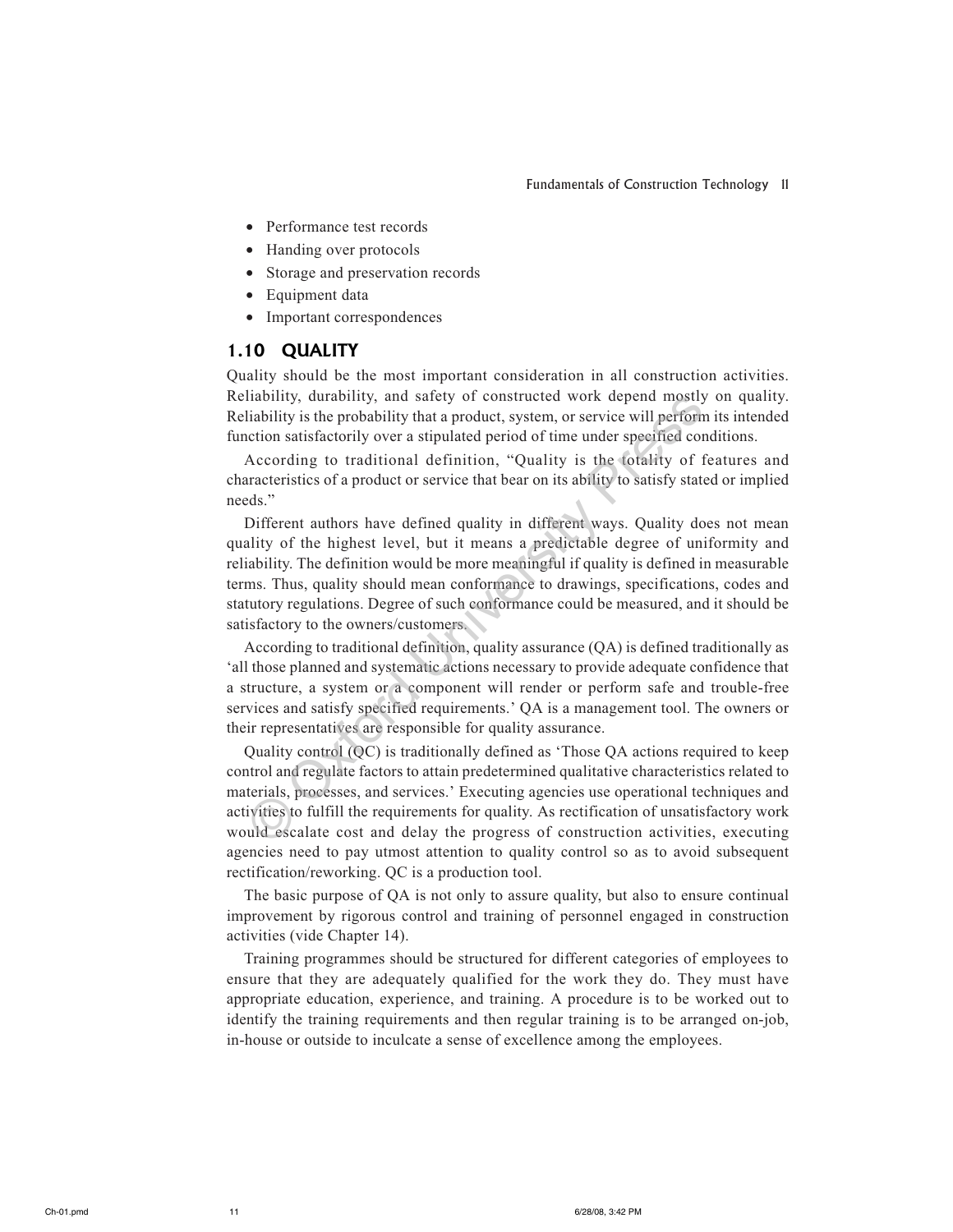#### 1.11 SAFETY

Risk is an inherent part of all construction activities. Risk is traditionally defined as 'a combination of probability of an abnormal event or failure and the consequence of that event or failure to a system's operators, users, or its environment.' Event is traditionally defined as "an internal or external occurrence involving equipment performance or human action that causes a system upset." Risk is likely to affect safety, health, and environment (vide Chapter 15).

Safety depends on human attitude. Construction activities expose both men and material to risks. Faulty attitude is inherent in inaction, lack of interest, worry, and impulsiveness. Faulty attitude may cause serious accidents. A judicious combination of application of behavioural science and appropriate technology is essential for preventing such accidents. Modern concept of safety relies more on involving construction workers directly in safety efforts apart from their adhering to prescriptive approach. If construction workers identify hazardous situation ahead and take necessary corrective action, probability of accidents at construction sites would be drastically reduced.

Safety is to be viewed not as add-on expenditure but as another consideration just like operability, security, maintainability etc. Personnel to be deployed to assure safety should be properly selected. They must ensure that workers are well-trained and not overworked.

Training is a mode of learning that changes behaviour and attitude. If attitude has a bearing on safety, then training is essential for correcting faulty attitude. Training also motivates the workers to excel in performance.

A number of agencies are involved in construction activities. These agencies must state their safety policies and adopt construction methods inline with their stated safety policies. Since these agencies execute inter-dependent activities, it would not be possible for any agency to formulate its safety policy independently. The owners or customers would have to conscientiously frame comprehensive safety policies and form Safety Committees at sites, thereby allowing all agencies to interact and resolve interdependent constraints. Overlapping of responsibilities should be avoided. The owners' representatives should head such safety committees. The safety status of work of all agencies is to be reviewed in periodic meetings and follow-up action is to be taken to resolve all kinds of problems and setbacks.

As accidents resulting from risks involved in construction activities may cause bodily injury/death, delay in project implementation as well as cost escalation, the onus of safe execution of construction activities rests with the owners/customers. Executing agencies would follow the lead taken by the owners on safety. The causes of accidents at construction sites are listed below:

- Fall from height-persons or materials
- Slip or fall at the same level
- Struck by falling, speeding, or moving objects
- Injury due to projected reinforcing steel bars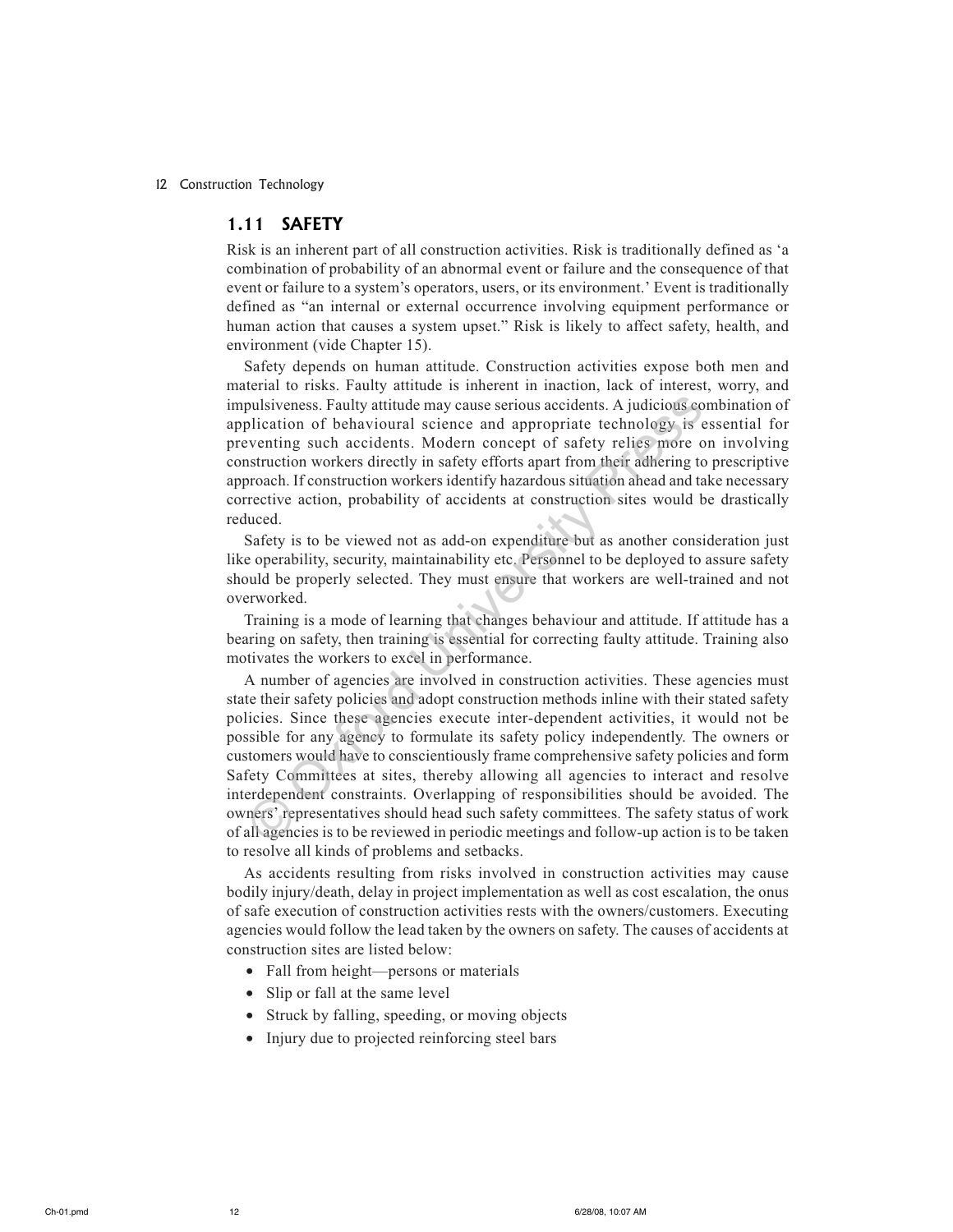- Electric shock—contact with electric current
- Injury due to welding, loose scaffolding, machinery, tunnelling, poisonous gas, toxic material, impact noise and excavators
- Cave in
- Caught in or between objects or machinery
- Striking against objects
- Contact with high temperature
- Exposure to or contact with potentially harmful substances
- Environmental problems—noise, dust, radiation, toxic materials, heat and cold
- Drowning
- Fall into pits
- Overexertion  $\bullet$

As risk cannot be totally eliminated, accidents may take place without warning. Both owners and executing agencies should, therefore, make provisions for first aid and subsequent medical treatment at sites or avail services of nearby hospitals/nursing homes for which ambulances should be available.

Post-accident investigation reports should be comprehensive so that preventive measures can be taken in subsequent construction activities. The present trend is to assure even off-the-job safety of all personnel involved in construction work.

### **1.12 CODES AND REGULATIONS**

For design and construction of projects, conformance to various codes, regulations, statutes, laws, and guidelines is mandatory. The owners' or their consultant's engineers are required by law to carry out design work complying with the applicable laws and regulations, which vary from one jurisdiction to another. If relevant, sophisticated codes are not available under any jurisdiction, then recognized national or international codes should be followed. This should be agreed upon by all concerned at the onset of a project so that everyone understands the rules that would govern the design and construction.

#### **SUMMARY**

Project implementation involves multifarious activities that could be executed only by experienced and knowledgeable personnel following processes of diverse nature. Estimating, planning, mobilizing (men, material and plants) are essential preparatory work on which successful implementation could be based. However, actual execution would depend on various documents such as contracts, specifications, drawings, and standards. All these documents must be

preserved as records for future reference. The execution processes could be hazardous, and accidents at construction site cannot be forecast. Therefore, safety deserves utmost attention. As for quality, it can be controlled progressively by carrying out destructive and non-destructive tests. The owner must feel assured that the project as a whole has been completed conforming to the contractual provisions on quality.